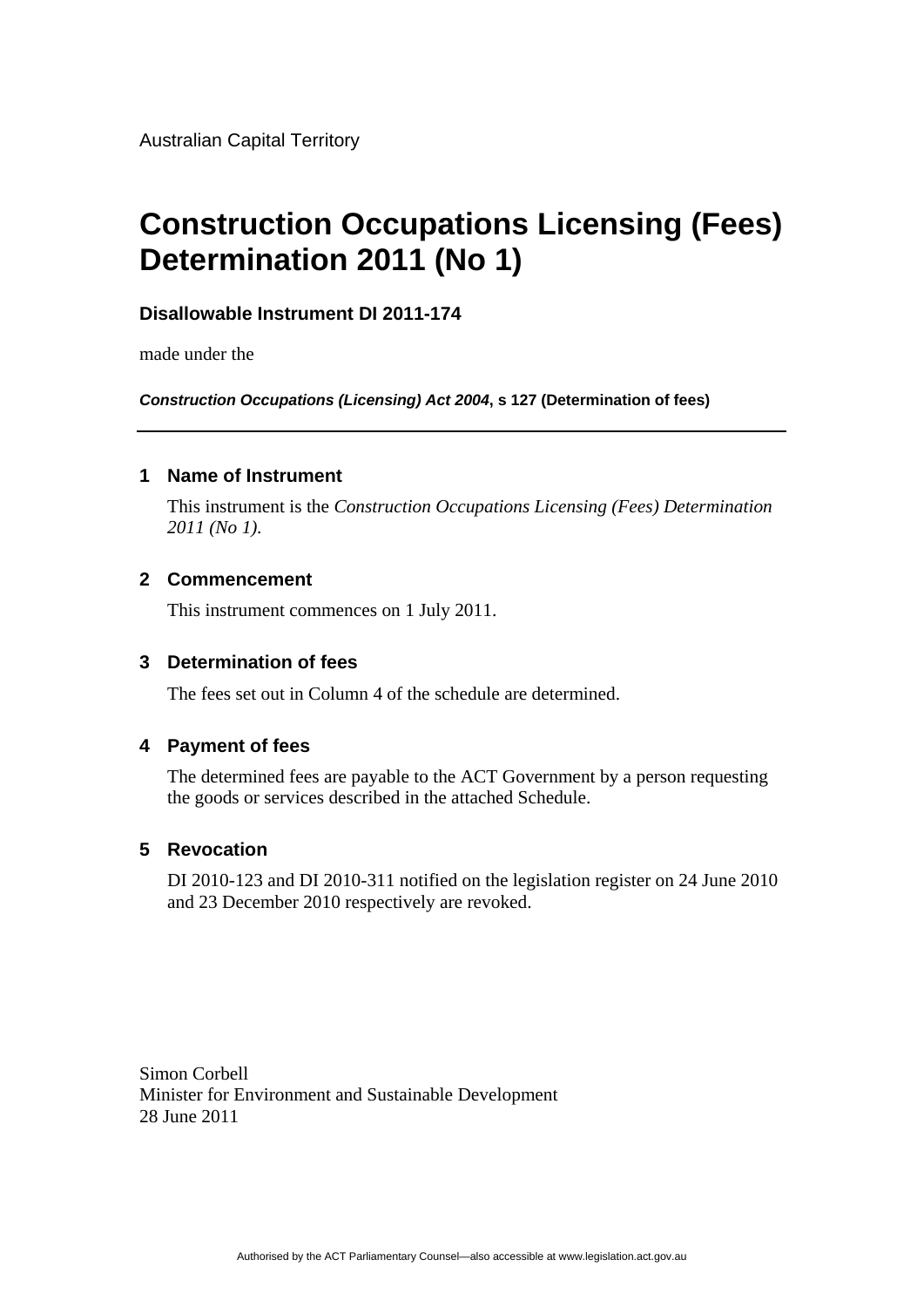*THIS IS PAGE 1 OF THE SCHEDULE TO THE DETERMINATION MADE BY THE MINISTER UNDER THE CONSTRUCTION OCCUPATIONS (LICENSING) ACT 2004* 

| <b>Relevant</b><br><b>Section for</b><br>which a fee is<br>payable | <b>Description of Matter for which fee is</b><br>payable                                                                                                                                                                                                                                                               | <b>Fee Payable</b><br><b>GST</b> exempt<br>\$<br>2010-2011 | <b>Fee Payable</b><br><b>GST</b> exempt<br>\$<br>2011-2012 |
|--------------------------------------------------------------------|------------------------------------------------------------------------------------------------------------------------------------------------------------------------------------------------------------------------------------------------------------------------------------------------------------------------|------------------------------------------------------------|------------------------------------------------------------|
| (1)                                                                | (2)                                                                                                                                                                                                                                                                                                                    | (3)                                                        | (4)                                                        |
| Section 17                                                         | Application fee for a licence class under the<br><b>Construction Occupation of Asbestos</b><br>Removalist.                                                                                                                                                                                                             | 203.00                                                     | 200.00                                                     |
| Section 17                                                         | Application fee for a licence class under the<br><b>Construction Occupation of Builder</b><br>excluding Licence class Owner Builder                                                                                                                                                                                    | 203.00                                                     | 200.00                                                     |
| Section 17                                                         | Application fee for a licence under the<br><b>Construction Occupation of Asbestos</b><br><b>Assessor, Building Surveyor, Works</b><br><b>Assessor or Plumbing Plan Certifier</b>                                                                                                                                       | 134.00                                                     | 200.00                                                     |
| Section 17                                                         | Application fee for a licence under the<br><b>Construction Occupation of Electrician</b>                                                                                                                                                                                                                               | 24.90                                                      | 200.00                                                     |
| Section 17                                                         | Application fee for a licence of up to three of<br>the following Construction Occupations:<br>Plumber, Drainer and Gasfitter.                                                                                                                                                                                          | 24.90                                                      | 200.00                                                     |
| Section 127                                                        | Adjustment Fee – This fee is for an entity that<br>has multiple occupational licences who may<br>choose to bring expiry dates into alignment.<br>Fee payable for the Construction Occupation<br>of Asbestos Removalist, Asbestos Assessor,<br><b>Works Assessor, Building Surveyor or</b><br><b>Builder</b> per month. | 36.30                                                      | 20.00                                                      |
| Section 127                                                        | Adjustment Fee – This fee is for an Individual<br>that has multiple occupational licences who<br>may choose to bring expiry dates into<br>alignment. Fee payable for Construction<br>Occupation of Electrician, and or Journey<br>persons per month.                                                                   | 5.20                                                       | 20.00                                                      |
| Section 127                                                        | Adjustment Fee $-$ This fee is for a<br>Company/Partnership that has multiple<br>occupational licences who may choose to<br>bring expiry dates into alignment. Fee<br>payable for Construction Occupation of<br>Electrician per month.                                                                                 | 11.40                                                      | 20.00                                                      |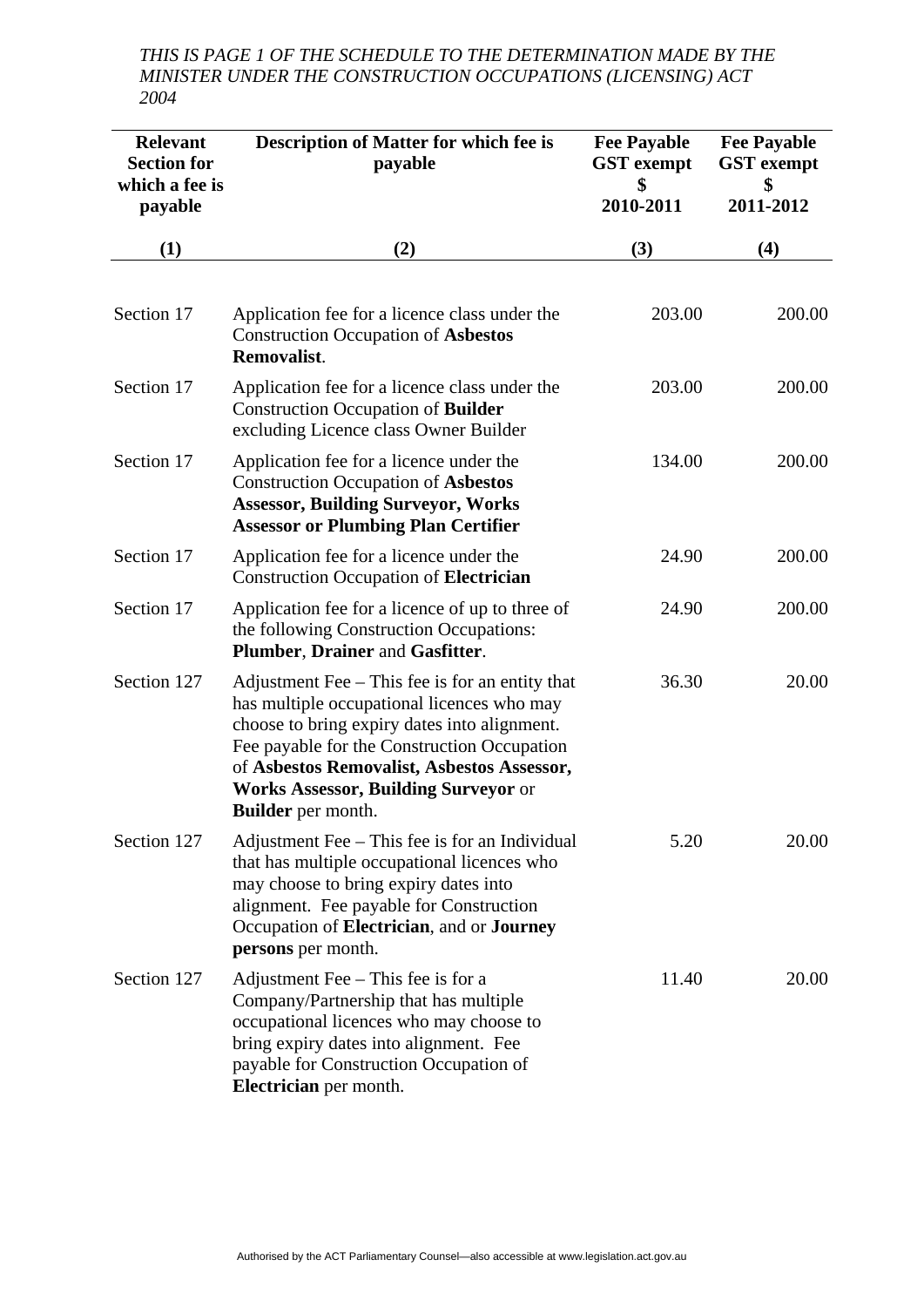*THIS IS PAGE 2 OF THE SCHEDULE TO THE DETERMINATION MADE BY THE MINISTER UNDER THE CONSTRUCTION OCCUPATIONS (LICENSING) ACT 2004* 

| <b>Relevant</b><br><b>Section for</b><br>which a fee is<br>payable | <b>Description of Matter for which fee is</b><br>payable                                                                                                                                                                                    | <b>Fee Payable</b><br><b>GST</b> exempt<br>2010-2011 | <b>Fee Payable</b><br><b>GST</b> exempt<br>\$<br>2011-2012 |
|--------------------------------------------------------------------|---------------------------------------------------------------------------------------------------------------------------------------------------------------------------------------------------------------------------------------------|------------------------------------------------------|------------------------------------------------------------|
| (1)                                                                | (2)                                                                                                                                                                                                                                         | (3)                                                  | (4)                                                        |
|                                                                    |                                                                                                                                                                                                                                             |                                                      |                                                            |
| Section 127                                                        | Adjustment Fee $-$ This fee is for an entity that<br>has multiple occupational licences who may<br>choose to bring expiry dates into alignment.<br>Fee payable for Construction Occupation of<br>Plumber, Drainer, Gasfitter per month.     | 11.40                                                | 20.00                                                      |
| Section 17                                                         | Licence fee for a licence class under the<br><b>Construction Occupation of Asbestos</b><br><b>Removalist</b> (1 year term)                                                                                                                  | 436.00                                               | 200.00                                                     |
| Section 17                                                         | Licence fee for a licence class under the<br>construction Occupation of Asbestos<br><b>Removalist</b> (3 year term)                                                                                                                         | 1,105.00                                             | 450.00                                                     |
| Section 17                                                         | Licence fee for a licence class under the<br><b>Construction Occupation of Builder</b><br>excluding Licence class Owner Builder (1<br>year term)                                                                                            | 436.00                                               | 200.00                                                     |
| Section 17                                                         | Licence fee for a licence class under the<br><b>Construction Occupation of Builder</b><br>excluding Licence class Owner Builder (3)<br>year term)                                                                                           | 1,105.00                                             | 450.00                                                     |
| Section 17                                                         | Licence fee (includes application fee) for the<br>licence class of Owner Builder under the<br><b>Construction Occupation of Builder</b>                                                                                                     | 203.00                                               | 200.00                                                     |
| Section 17                                                         | Licence fee for a licence class under the<br><b>Construction Occupation of Asbestos</b><br><b>Assessor, Building Surveyor, Works</b><br><b>Assessor or Plumbing Plan Certifier (1 year</b><br>term or term of insurance, whichever is less) | 134.00                                               | 200.00                                                     |
| Section 17                                                         | Licence fee for a licence under the<br><b>Construction Occupation of Electrician</b><br><b>Individual</b> (1 year term)                                                                                                                     | 48.70                                                | 200.00                                                     |
| Section 17                                                         | Licence fee for a licence under the<br><b>Construction Occupation of Electrician</b><br><b>Individual</b> (3 year term)                                                                                                                     | 84.90                                                | 450.00                                                     |
| Section 17                                                         | Licence fee for a licence under the<br><b>Construction Occupation of Electrician</b><br><b>Company/Partnership</b> (1 year term)                                                                                                            | 144.00                                               | 200.00                                                     |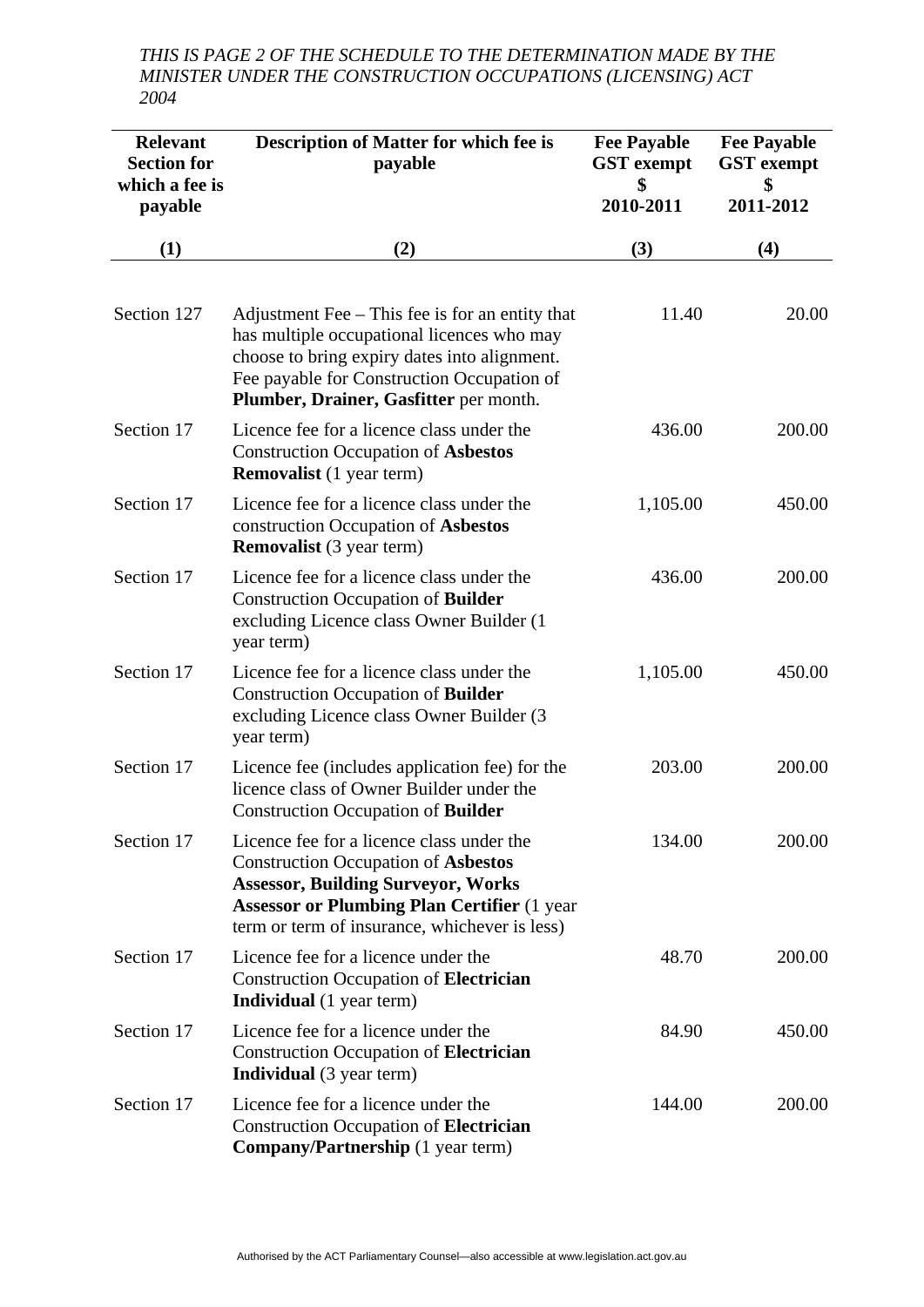*THIS IS PAGE 3 OF THE SCHEDULE TO THE DETERMINATION MADE BY THE MINISTER UNDER THE CONSTRUCTION OCCUPATIONS (LICENSING) ACT 2004* 

| <b>Relevant</b><br><b>Section for</b><br>which a fee is<br>payable | <b>Description of Matter for which fee is</b><br>payable                                                                                                                                                            | <b>Fee Payable</b><br><b>GST</b> exempt<br>\$<br>2010-2011 | <b>Fee Payable</b><br><b>GST</b> exempt<br>\$<br>2011-2012 |
|--------------------------------------------------------------------|---------------------------------------------------------------------------------------------------------------------------------------------------------------------------------------------------------------------|------------------------------------------------------------|------------------------------------------------------------|
| (1)                                                                | (2)                                                                                                                                                                                                                 | (3)                                                        | (4)                                                        |
| Section 17                                                         | Licence fee for a licence under the<br><b>Construction Occupation of Electrician</b><br><b>Company/Partnership</b> (3 year term)                                                                                    | 254.00                                                     | 450.00                                                     |
| Section 17                                                         | Licence fee for a entity of up to three of the<br>following Construction Occupations:<br>Plumber, Drainer, Gasfitter (1 year term)<br>excluding Journey persons                                                     | 144.00                                                     | 200.00                                                     |
| Section 17                                                         | Licence fee for a entity of up to three of the<br>following Construction Occupations:<br>Plumber, Drainer, Gasfitter (3 year term)<br>excluding Journey persons                                                     | 254.00                                                     | 450.00                                                     |
| Section 17                                                         | Licence fee for a Journey person of up to<br>three of the following Construction<br>Occupations: Plumber, Drainer, Gasfitter<br>$(1$ year term).                                                                    | 48.70                                                      | 150.00                                                     |
| Section 17                                                         | Licence fee for a Journey person of up to<br>three of the following Construction<br>Occupations: Plumber, Drainer, Gasfitter<br>(3 year term).                                                                      | 84.90                                                      | 300.00                                                     |
| Section 17                                                         | License fee for a licence under any<br>Construction Occupation or license class for<br>inspectors employed by the Territory                                                                                         | n/a                                                        | Nil                                                        |
| Section 17                                                         | Re-application fee for the issue of an expired<br>licence under the Construction occupation of<br><b>Asbestos Removalist, Builder or</b><br>Electrician.                                                            | 24.90                                                      | 30.00                                                      |
| Section 17                                                         | Re-application fee for the issue of an expired<br>licence under the Construction occupation of<br><b>Asbestos Removalist, Builder or</b><br><b>Electrician</b> , which has been expired for more<br>than 12 months. | 203.00                                                     | 30.00                                                      |
| Section 17                                                         | Re-application fee for the issue of an expired<br>licence class under the Construction<br>occupation of Asbestos Assessor, Building<br><b>Surveyor, Works Assessor and Plumbing</b><br><b>Plan Certifier.</b>       | 134.00                                                     | 30.00                                                      |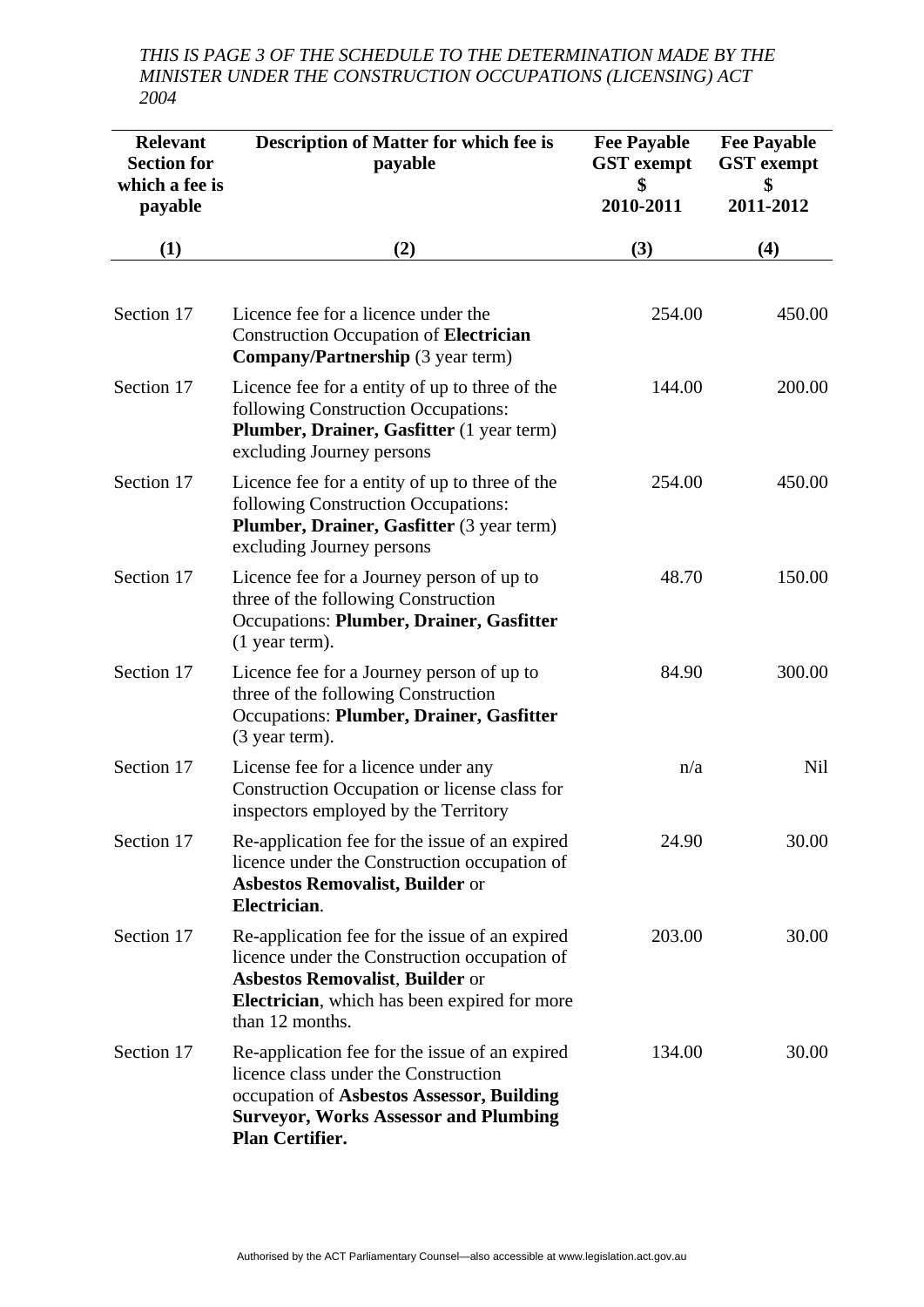*THIS IS PAGE 4 OF THE SCHEDULE TO THE DETERMINATION MADE BY THE MINISTER UNDER THE CONSTRUCTION OCCUPATIONS (LICENSING) ACT 2004* 

| <b>Relevant</b><br><b>Section for</b><br>which a fee is<br>payable | <b>Description of Matter for which fee is</b><br>payable                                                                                                                                                                                                                                                                                                                                                                                                                     | <b>Fee Payable</b><br><b>GST</b> exempt<br>\$<br>2010-2011 | <b>Fee Payable</b><br><b>GST</b> exempt<br>\$<br>2011-2012 |
|--------------------------------------------------------------------|------------------------------------------------------------------------------------------------------------------------------------------------------------------------------------------------------------------------------------------------------------------------------------------------------------------------------------------------------------------------------------------------------------------------------------------------------------------------------|------------------------------------------------------------|------------------------------------------------------------|
| (1)                                                                | (2)                                                                                                                                                                                                                                                                                                                                                                                                                                                                          | (3)                                                        | (4)                                                        |
| Section 17                                                         | Re-application fee for the issue of an expired<br>licence for up to three of the following<br><b>Construction Occupations: Plumber,</b><br><b>Drainer and Gasfitter.</b>                                                                                                                                                                                                                                                                                                     | 24.90                                                      | 30.00                                                      |
| Section 127                                                        | Fee for the replacement of a licence card                                                                                                                                                                                                                                                                                                                                                                                                                                    | 38.30                                                      | 40.00                                                      |
| Section 127                                                        | Fee for the change of details (this is to cover<br>the reproduction of a new licence card)                                                                                                                                                                                                                                                                                                                                                                                   | 38.30                                                      | 40.00                                                      |
| Section 127                                                        | Application fee for amending a licence –<br>Electrician, Plumber, Drainer or Gasfitter                                                                                                                                                                                                                                                                                                                                                                                       | 24.90                                                      | 200.00                                                     |
| Section 127                                                        | Application Fee for amending a licence –<br><b>Building Surveyor, Works Assessor,</b><br><b>Plumbing Plan Certifier or Asbestos</b><br><b>Assessor</b>                                                                                                                                                                                                                                                                                                                       | 134.00                                                     | 200.00                                                     |
| Section 127                                                        | Application Fee for amending a licence –<br><b>Builder or Asbestos Removalist</b>                                                                                                                                                                                                                                                                                                                                                                                            | 203.00                                                     | 200.00                                                     |
| Section 127                                                        | Application Fee for the appointment of<br>nominees                                                                                                                                                                                                                                                                                                                                                                                                                           | 19.70                                                      | 20.00                                                      |
| Section 127                                                        | Application Fee for the revocation /<br>resignation of nominees                                                                                                                                                                                                                                                                                                                                                                                                              | 19.70                                                      | 20.00                                                      |
| Section 17                                                         | Application for new licence under the<br><b>Construction Occupation for Building</b><br><b>Assessors Classes A and B</b>                                                                                                                                                                                                                                                                                                                                                     | 200.00                                                     | 200.00                                                     |
| Section 17                                                         | Application for licence where applicants have<br>a current ACT House Energy Rating Scheme<br>registration, current accreditation for the<br>Nationwide House Energy Scheme granted<br>by the Association of Building Sustainability<br>Assessors, or other current occupational<br>licence issued under the Construction<br>Occupations (Licensing) Act 2004 or any<br>combination of, under the Construction<br>Occupation for <b>Building Assessors</b> Classes A<br>and B | 160.00                                                     | 160.00                                                     |
| Section 17                                                         | 1 year licence under the Construction<br>Occupation for <b>Building Assessors</b> Classes A<br>and B - payable once application for<br>licence has been assessed and approved                                                                                                                                                                                                                                                                                                | 250.00                                                     | 250.00                                                     |